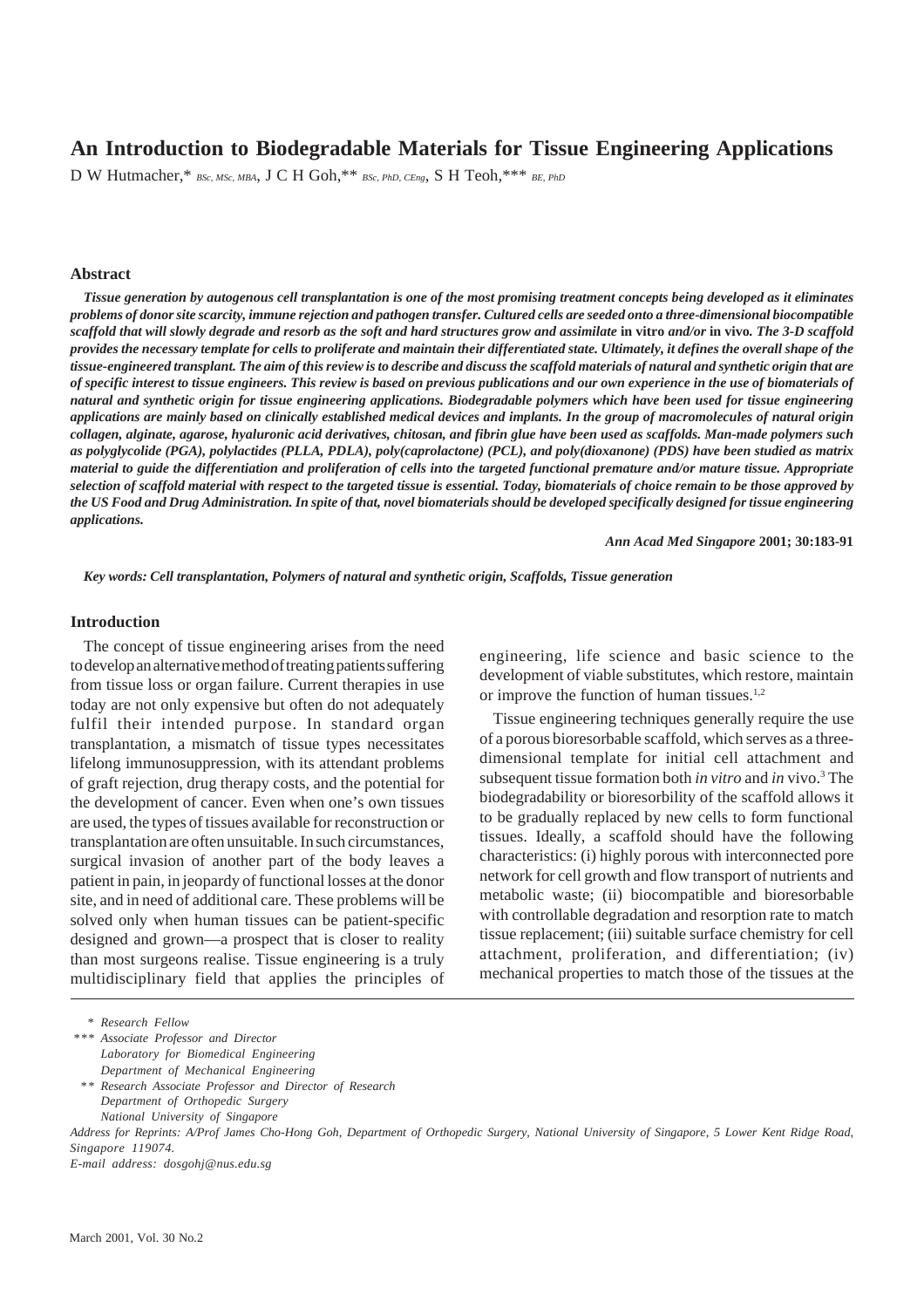site of implantation; (v) be reproducible processed into variety of shapes and sizes by solid free form fabrication.4 This paper reviews the scaffold materials which are made of natural and synthetic polymers.

#### **Polymers of Natural Origin**

### *Collagen*

Collagen forms the most substantial group of structural proteins in connective tissue and represents about onethird of total body proteins. To date, more than 13 types of collagen have been isolated, some of which have been completely characterised, and others only partially characterised.5 The individual types differ in their preliminary structure as well as in their macromolecular arrangement. However, a simplified category can be made into three groups: interstitial or fibril forming collagen, collagen of the basement membrane, and so-called "minor collagen", which appear in relatively small amounts in the tissue.<sup>6</sup>

Of the naturally occurring or biological polymers used in surgery, collagen is by far the polymer most intensely studied.7 It has been used as suture material for over a century. In general, it is derived from the submucosa of bovine or bovine intestine, hence the name "gut". The collagenous tissue derived is treated in an aldehyde solution, which cross-links and strengthens the preparation. In addition, this chemical treatment makes the collagen more resistant to enzymatic degradation. Suture material treated in this way is called "plain gut". If the suture is additionally treated in chromium trioxide, it becomes "chromic gut". Chromic gut suture is more highly cross-linked and, hence, is stronger and more resistant to biodegradation. Salthouse<sup>8</sup> has demonstrated that the mechanism by which gut or other collagen implant materials degrade is by sequential attack by lyosomal enzymes. In most locations, the initial attack is by acid phosphatase, with leucine amino peptidase activity increasing later during the degradation period. Collagenase is also thought to play a role in the enzymatic degradation of collagenous materials. In fact, the activity of collagenase is much higher for the processed, denatured protein than for the naturally occurring native collagen. The activity of collagenase can be reduced, however, if the collagen is cross-linked with either metal ions, which act as enzyme poisons, or by aldehydes. Consequently, treatment with gluteraldehyde, formaldehyde, or chromic salts greatly improves the degradation kinetics of these collagen-based materials.

The pure triple helical collagen molecule does not elicit a strong antigenic response. However, associated cellular debris, ground substance, or the associated nonhelical telopeptide region of the collagen molecule can evoke a rather strong antigenic response.In an effort to reduce the antigenic response of processed collagen-based materials, methods of dissociation, purification, and reconstitution of collagen have been developed.9 The reconstitution process yields a pure, less antigenic collagen. Aqueous dispersions of reconstituted collagen may be cross-linked with an aldehyde to produce homeostatic collagen foam. Gelatin, one of the degradation products of collagen, can also be used to produce homeostatic gelatin foams. Injectable aqueous dispersions of reconstituted collagen are used in cosmetic surgery to ameliorate superficial skin defects. Collagen-based sutures, homeostatic sponges, cardiovascular implants, dressings for burns and wounds, and materials for correcting soft-tissue defects are of course well known to most surgeons and need not to be discussed in any detail here.

The diversification of collagen materials in tissue engineering applications was enhanced by two factors, the accumulation of the scientific knowledge that permitted proper engineering of collagen for as highly porous matrix, and the demand for scaffolds with characteristic biological properties, including interaction with cells. In the 1980s, Bell et al<sup>10</sup> were among the first to tissue-engineer bilayered skin grafts. They showed that a collagen lattice seeded with autologous skin fibroblast contracts and forms dermal tissue, and suspensions of epidermal cells applied to these lattices *in vitro* led to differentiation of the epidermal cells. This skin equivalent has been used clinically in the treatment of venous ulcers, acute wounds and split thickness donor sites. It was reported to have similar behavior to human skin. More recently, Geesin et al<sup>11</sup> adopted a 3dimensional, cross-linked bovine collagen matrix to develop a bi-layered skin model. Cross-linking was done using a dehydrothermal technique and prevented the matrix from contracting during the culture period.11 Successes from the use of natural biodegradable cell matrices have been encouraging. However, the long-term fate of such grafts is not known. Shrinkage and the possibility of inter-species pathogen transfer are concerns.

Bovine type I collagen, presumably because of its availability in large quantities relative to other collagen types, has been utilised as a foam, sheet and gel template for cells in a number of orthopaedic tissue engineering studies. Bone-derived and bone-marrow cells have been cultured in three-dimensional collagen sponges in order to study the biology of bone cells *in vitro* and to determine the potential use of this biomaterial in transplantation and bone repair.<sup>12</sup> Collagen gels have been demonstrated to support chondrocyte proliferation.13 The results of studies utilising collagen gels seeded with chondrocytes to repair articular cartilage defects in animal studies revealed some promising repair activity. One study tested collagen gels containing 36,000 cells/mm3 implanted in 15-mm full-thickness articular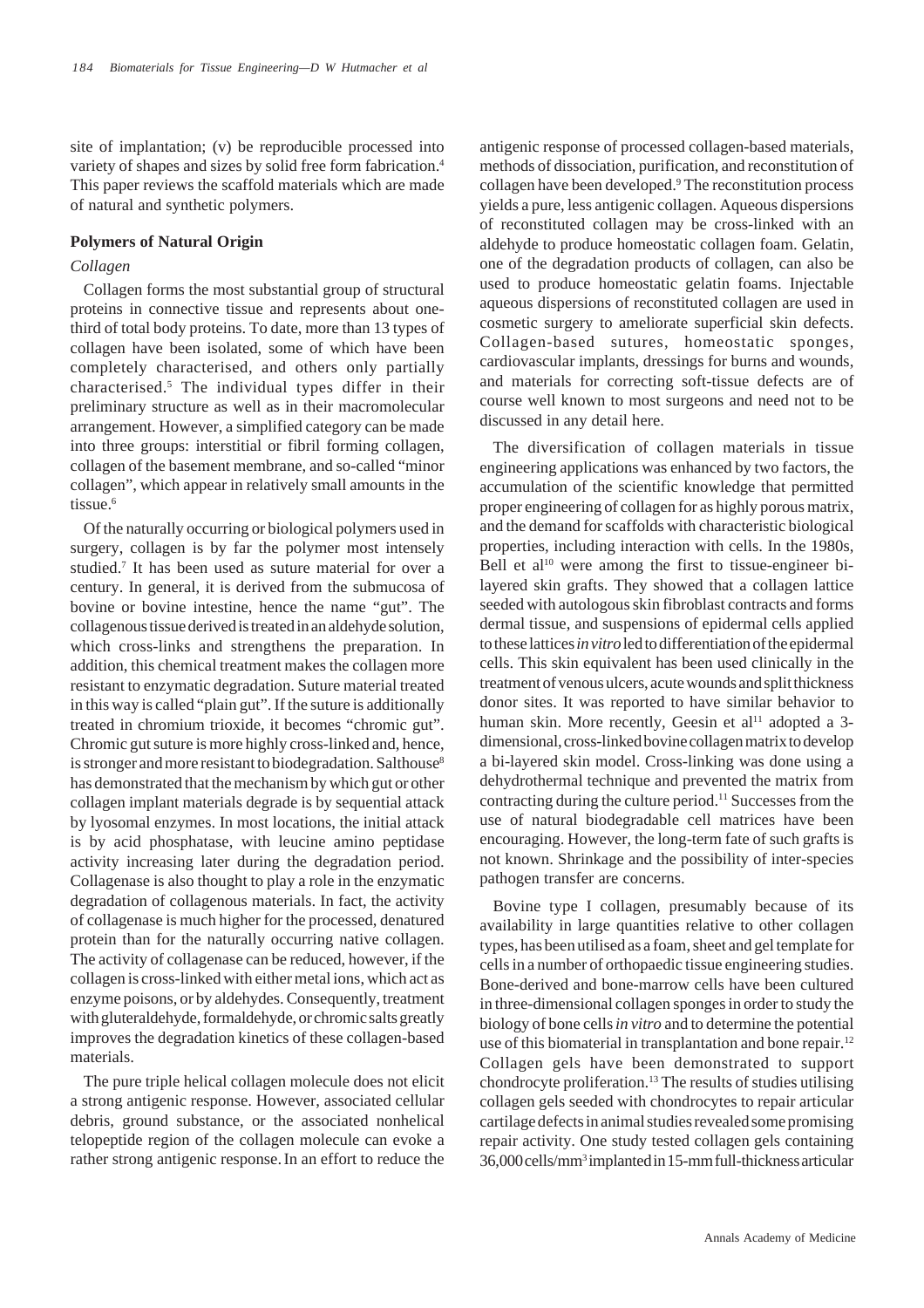defects in the patellar joints of horses.14 Histochemical analysis after 4 and 8 weeks revealed the deeper layers of the grafted defects contained an increased number of chondrocytes and cartilaginous components when compared to ungrafted control defects. However, structural analysis of the surface layers of collagen implanted defects appeared poorly organised. A type I collagen bi-layer scaffold was also developed and used with or without chondrocytes in rabbits.15 Cell-seeded collagen scaffolds exhibited the best repair, in terms of histological appearance and amount of type II collagen synthesised. Gels composed of collagen and alginate were tested for their potential as vehicles for chondrocyte transplantation.<sup>16</sup> The chondrocytes proliferated within the collagen gels, but dedifferentiated toward a fibroblast phenotype after several days. Chondrocyte cell number in alginate gels exhibited an initial loss, but the chondrocyte phenotype was maintained. This result is consistent with data published by Beyna and Schaffer,<sup>17</sup> demonstrating that rabbit articular chondrocytes that dedifferentiated in mono-layer cultures will re-express a cartilage phenotype when maintained in anchorage-independent culture in agarose gels. Hence, the effect of collagen gels on chondrocyte phenotype remains an issue in tissue engineering cartilage research.

# *Polysaccharides*

Polysaccharides form a class of materials, which have been neglected for many years in the field of biomedical engineering. Recently, recognition of the potential employment of this class of materials is growing in the field of tissue engineering.18 Three factors have contributed to this growing recognition of polysaccharide-based scaffold materials. First is the large and growing body of information pointing to the critical role of saccharide moieties in cell signalling schemes and in the area of immune recognition in particular. Second has been the recent development of powerful new synthetic techniques with the potential for automated synthesis of biologically active oligosaccharides. These techniques may allow us to finally decode and exploit the language of oligosaccharide signalling. The third factor is the demand in tissue engineering research for new scaffold materials with specific, controllable biological activity, in combination with different degradation and resorption kinetics. Apart from their biological activity, one of the significant properties of polysaccharides is their ability to form hydrogels. Hydrogel formation can occur through a number of mechanisms and is strongly influenced by the types of monosaccharide involved, as well as the presence and nature of substituent groups. Polysaccharide gel formation is generally of two types: hydrogen-bonded and ionic. Hydrogen-bonded gels are typical of molecules such as agarose (thermal gellation) and chitosan (pHdependent gellation), whereas ionically-bonded gels are characteristic of alginates and carrageenans. However, the distinction is limited, since some charged polysaccharides exhibit hydrogen-bonded gel formation under neutral conditions.

# Alginate

Alginate is a crude product extracted from alga and contains several inflammatory components. (Salts of alginic acid are hydrophilic colloidal carbohydrates that are extracted from marine kelp.) Calcium, sodium, and ammonium alginates have been used as foam, clot or gauze for absorbable surgical dressings.<sup>19</sup> The purity of alginate has been found to be a pertinent factor in the biocompatibility of alginate-based poly-L-lysine capsules.<sup>20</sup> During recent years, a number of purification procedures for alginates have been described<sup>21</sup> that do not interfere with the molecular composition of the alginate as much. Virtually all these procedures are composed of filtration, precipitation and extraction steps. Purification substantially reduces the host tissue response. Applying purified alginate substantially reduces the host response but studies with purified alginates demonstrate two other pertinent obstacles in the clinical application. First, the duration of graft function is substantially prolonged but still limited to periods of 3 months to a year in spite of a virtually absent host response.22,23 Second, fibrous tissue overgrowth is always found in a small portion of the capsules. This latter observation shows that biocompatibility of the microcapsules is influenced not only by systematic inadequacies, such as impurities in the materials applied, but also by individual imperfections of a more physical nature. Due to the constraints described above, alginate has been almost entirely replaced by the polysaccharides (see following) as matrix material in tissue engineering applications.

### Agarose

Agarose is a natural-derived polymer primarily composed of alternating units of -galactopyranosyl and 3,6-anhydrogalactopyranosyl units. It is a seaweed-derived charged polysaccharide which forms a gel in the presence of supra physiological concentrations of calcium ions. It exhibits a temperature-sensitive water solubility that can be utilised to entrap mammalian cells. In a typical procedure, an agarose/cell suspension is transformed into liquid microbeads by extrusion or simply oil-in-water dispersion, which is hardened by a reduction in temperature. Agarose entered tissue engineering as an experimental material for encapsulating endocrine cells, such as insulin-secreting pancreatic islets, for transplantation by injection. A homogeneous phase of agarose layer, without a permeoselective barrier, was shown to be sufficient for cell entrapment. Coating the entrapped cells in agarose with an additional agarose layer can eliminate a possible drawback,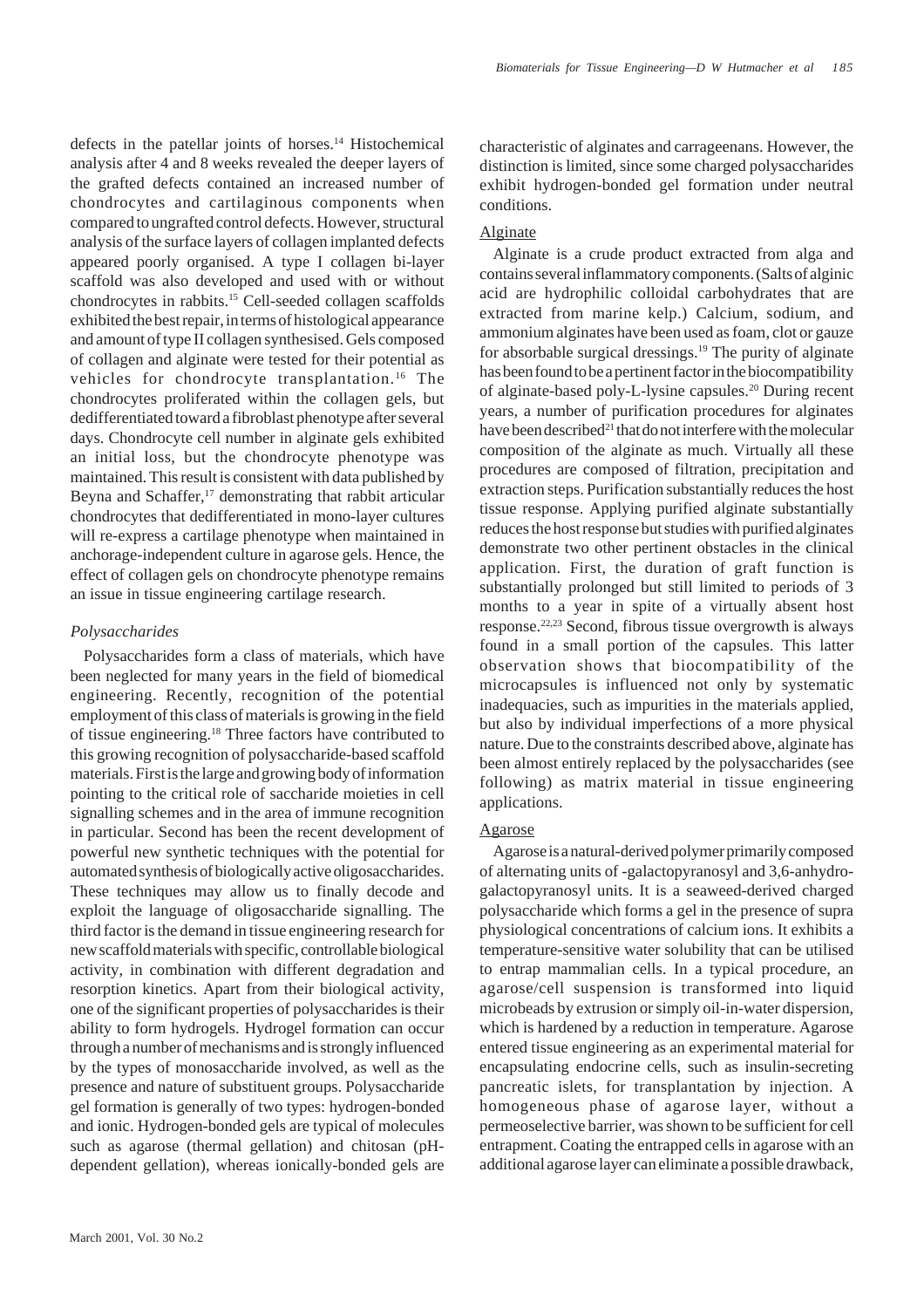namely the possibility of cellular protrusion through the agarose membrane.24

Agarose gels seeded with chondrocytes have been utilised as a vehicle to apply biological and mechanical stimuli to test for factors that affect *in vitro* and *in vivo* engineering of cartilage. Cell agarose composites have been used to investigate factors that affect chondrocyte metabolism, including various growth factors, cell shape, synthesis of an extracellular matrix, *ex vivo* synthesis of cartilaginous material, cell phenotype and efficacy of cellular-agarose composites to promote repair of articular cartilage defects in animal models.<sup>24,25</sup>

Compressive strains applied to chondrocyte seeded agarose matrices affect synthesis of glycosaminoglycans, DNA, and total protein.<sup>17</sup> Firm agarose gels support chondrocyte proliferation and are reported to sustain the differentiated phenotype. Even after chondrocytes propagated as a mono-layer dedifferentiate as a consequence of serial passage, when propagated as a suspension culture in agarose gels, they re-express a differentiated phenotype as assessed by re-expression of type II collagen.<sup>26</sup> Rabbit articular cartilage full-thickness defects, implanted with agarose gels embedded with allograft chondrocytes, exhibited significant healing when compared with controls. New subchondral bone formed and the newly synthesised tissue appeared to integrate with host articular cartilage.<sup>27</sup>

### **Chitin/Chitosan**

Chitosan is a semi-crystalline polymer and the degree of crystallinity is a function of the degree of deacetylation. Crystallinity is maximal for both chitin (i.e. 0% deacetylated) and fully deacetylated (i.e. 100%) chitosan. Minimum crystallinity is achieved at intermediate degrees of deacetylation. Because of the stable, crystalline structure, chitosan is normally insoluble in aqueous solutions above pH 7. However, in dilute acids, the free amino groups are protonated and the molecule becomes fully soluble below pH 5. The pH-dependent solubility of chitosan provides a convenient mechanism for processing under mild conditions. Viscous solutions can be extruded and gelled in high pH solutions or baths of non-solvents such as methanol. Such gel fibres can be subsequently drawn and dried to form high-strength fibres.<sup>28</sup>

In the 1990s, chitosan turned out to be a useful excipient for the pharmaceutical industry. The natural polymer is used in direct tablet compression, as a tablet disintegrant, for the production of controlled release solid dosage forms or for the improvement of drug dissolution. Chitosan has been used for production of controlled release implant systems for delivery of hormones over extended periods of time. Recently, the transmucosal absorption promoting characteristics of chitosan has been exploited especially for nasal and oral delivery of polar drugs to include peptides and proteins and for vaccine delivery.28,30

Depending on the source and fabrication technique, chitosan's average molecular weight can range from 50 to 1000 kDa. Commercially available medical grade materials have degrees of deacetylation ranging from 50% to 90%. Structurally, chitosan is a linear polysaccharide consisting of linked D-glucosamine residues with a variable number of randomly located N-acetyl-glucosamine groups.14 It thus shares some characteristics with various GAGs and hyaluronic acid present in articular cartilage. Since GAG properties include many specific interactions with growth factors, receptors and adhesion proteins, this suggests that the analogous structure in chitosan may also have related bioactivities. In fact, chitosan oligosaccharides have been shown to have a stimulatory effect on macrophages, and the effect has been linked to the acetylated residues. Furthermore, both chitosan and its parent molecule, chitin, have been shown to exert chemoattractive effects on neutrophils *in vitro* and *in vivo*. 31 In general, these natural polymers have been found to evoke a minimal foreign body reaction. In most cases, no major fibrous encapsulation has been observed. Formation of normal granulation tissue, often with accelerated angiogenesis appears to be the typical course of healing. In the short term a significant accumulation of neutrophils in the vicinity of the implants is often seen, but this dissipates rapidly and a chronic inflammatory response does not develop. The stimulatory effects of chitosan and chitosan fragments on immune cells may play a role in inducing local cell proliferation and ultimately integration of the implanted material with the host tissue.

*In vivo*, chitosan is degraded by enzymatic hydrolysis. The primary agent is lysozyme, which appears to target acetylated residues. However, there is some evidence that some proteolytic enzymes show low levels of activity with chitosan. The degradation products are chitosan oligosaccharides of variable length. The degradation kinetics appears to be inversely related to the degree of crystallinity, which is controlled, mainly by the degree of deacetylation. Highly deacetylated forms (e.g. >85%) exhibit the lowest degradation rates and may last several months *in vivo*, whereas samples with lower levels of deacetylation degrade more rapidly. This issue has been addressed by derivatizing the molecule with side chains of various types. Such treatments alter molecular chain packing and increase the amorphous fraction, thus allowing more rapid degradation. They also inherently affect both the mechanical and solubility properties<sup>31</sup>.

One of chitosan's most promising features is its excellent ability to be processed into porous structures for use in cell transplantation and tissue regeneration. Freezing and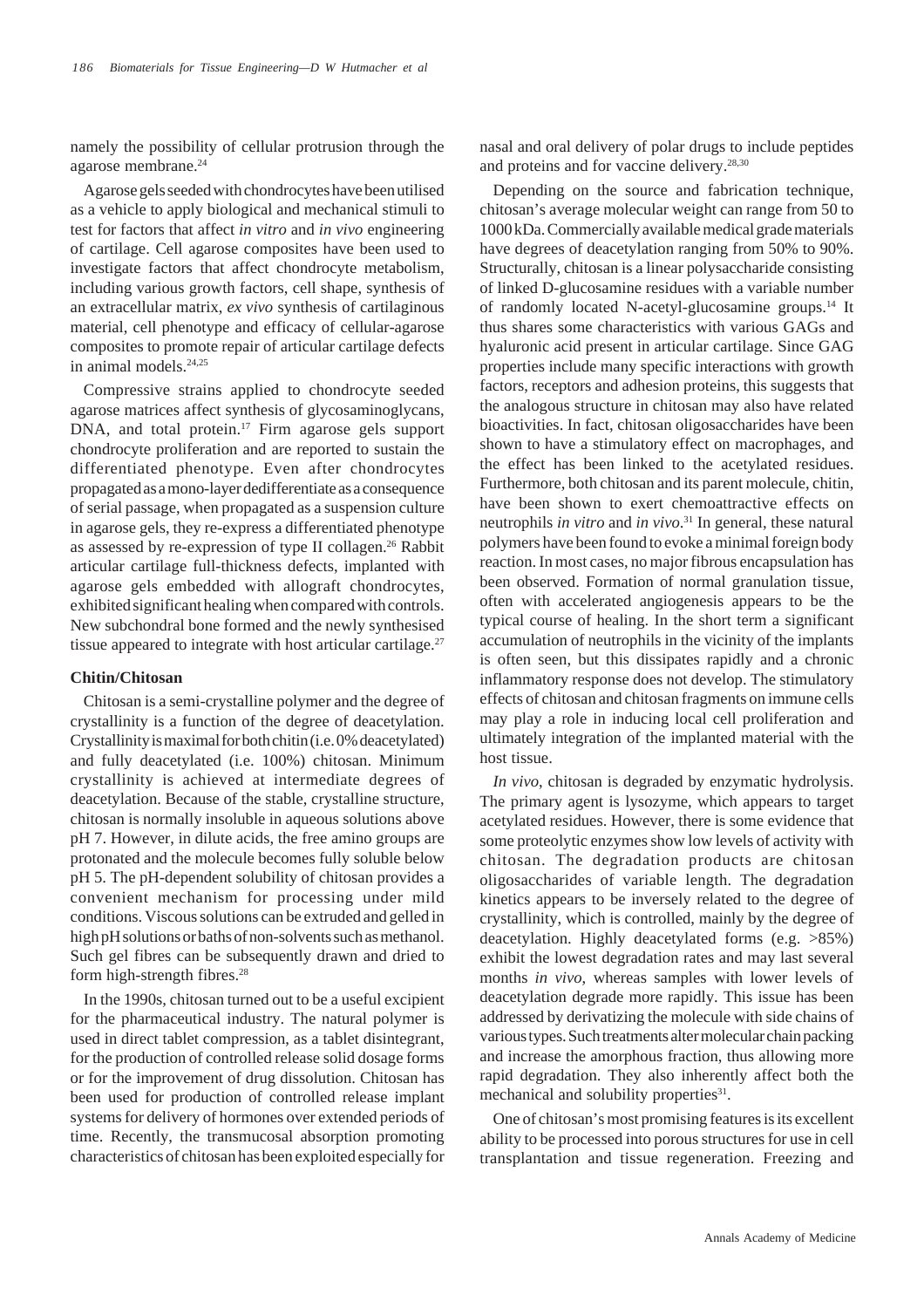lyophilising chitosan acetic acid solutions can form porous chitosan structures. A number of researchers have studied chitosan-based scaffolds in various tissue engineering applications.32-37

For future applications, it is important that the chitosan scaffold meet mechanical properties to withstand *in vitro* and *in vivo* forces in order to provide seeded cells with a proper biomechanical environment. Hence, the scaffold matrix should be able to withstand the contraction forces of blood clot, host tissue reaction, and finally tissue formation as well as remodelling. For example, development of a chitosan-based material that can support chondrogenesis may be significant not only in terms of the quality of tissue produced, but also in terms of the ability of that tissue to integrate with the host matrix.

### Hyaluronan

Hyaluronan (HA) or hyaluronic acid is a polysaccharide of the extra cellular matrix (ECM). It is a main glycosaminoglycan (GAG) having many structural, rheological, physiological and biological functions in the body. It is a linear and monotonous anionic polymer, which is heterogeneously distributed, in various soft tissues. Two modified sugars, glucuronic acid and N-acetyl glucosamine form each of the disaccharide units. HA is a soluble molecule, forming highly viscous solutions in water and interacts with binding proteins, proteoglycans, growth factors, but also actively contributes to the regulation of the water balance, acting on the osmotic pressure and low resistance and selectively sieving the diffusion of plasma and matrix proteins. In the joints, it behaves like a lubricant supporting the articular cartilage surfaces under shear stress. At a molecular level, HA acts as a scavenger molecule for free radicals <sup>38</sup>

In the last decade, the use of medical grade HA has been applied widely in joint surgery, corneal transplantation, treatment of cataract, intraocular lens implantation and treatment of vitro-retinal diseases. HA has shown that it can improve wound healing due to HA degradation products induce endothelial cell proliferation and angiogenesis. This new class of hyaluronan-based biopolymers has good biocompatibility and controlled biodegradability.<sup>39</sup>

At present, HA based scaffolds have been studied by a number of tissue engineers due to its excellent cell and tissue compatibility.40-43 However, water solubility, rapid resorption and short residence time at the site of implantation, might be of disadvantage especially in hard tissue applications. For this reason, several attempts have been made to modify its molecular structure to fabricate a scaffold material with sufficient physical properties for tissue engineering applications. Cross-linking and coupling reactions were two of the ways considered in obtaining a modified, stable form of HA. New classes of insoluble polymers were developed using a variety of cross-linking agents. These chemical modifications were applied either to trap HA chains within a net of cross-linked proteins, or to create covalent bonds between HA chains. The production of all these derivatives was driven by a concept similar to that which led to the production of cross-linked collagen. However, in a number of cases, concern has been expressed for the potential toxicity of some of the cross-linking agents utilised, such as gluteraldehyde, formaldehyde and isocyanates. A new type of HA was obtained by creating cross-linking bonds by directly esterifying a certain percentage of the carboxyl groups of glucuronic acid along the polymeric chain with hydroxyl groups of the same or different hyaluronan molecules. Once esterifcation of the polymer has been obtained, the material can easily be processed to fabricate different scaffold types such as membranes, sponges, and microspheres via extrusion, lyophilisation or spray drying.39

# **Synthetic Polymers**

Over the last four decades, aliphatic polyesters constituted the most attractive family among which poly(a-hydroxy acids) have been extensively studied. These macromolecules constitute a class of polymers represented by the general formula  $-(-O-CHR-CO)$ <sup>-</sup><sub>n</sub>. Mechanical properties of polymers are strongly dependent on their molecular weight, orientation and crystallinity, material purity, the presence of defects, voids and/or reinforcing elements in the material, as well as the chemical structure of the polymer. The polymer tensile strength and moduli increase with increasing molecular weight up to a plateau of molecular weight, which differs for different polymers. The increase in polymer crystallinity and orientation enhances mechanical properties in the direction of the orientation. The presence of reinforcing structures like fibres and whiskers, improve the mechanical properties, while the presence of impurities and/or additives has an adverse affect. Aliphatic polyesters are viscoelastic materials. Independent of the degradation process, such materials show time related changes in their mechanical behaviour like creep and relaxation. This has to be taken into consideration for the function of scaffold/cells constructs, which are placed in load-bearing applications.44

*In vivo* degradation and resorption of aliphatic polyesters is described as a loss of physical and/or chemical integrity, resulting from the interaction of a material with living tissue, due to the hydrolysis process. Hollinger et  $al<sup>45</sup>$ reported that there is a difference in the metabolism of lactic and glycolic acids. Lactic acid takes part in the Krebs cycle and is consequently excreted by the lungs as  $CO<sub>2</sub>$ , while glycolic acid is first acted upon by glycolate oxidase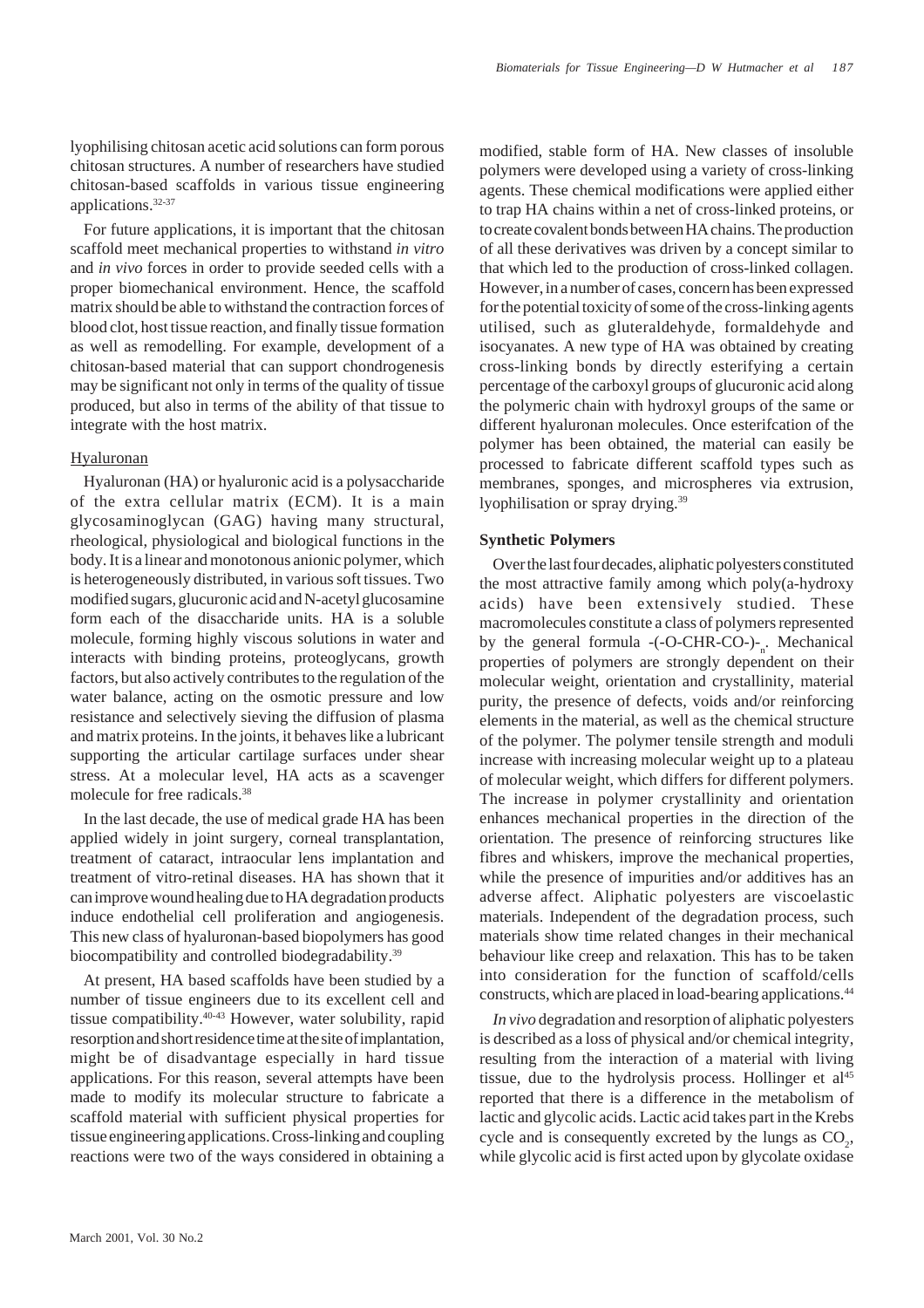and is transformed into glycoxylate. Then glycoxylate reacts with glycine transaminase to yield glycine, which may take part either in protein synthesis or in the Krebs cycle. From physical and physio-chemical viewpoints, enzymes that are large molecules cannot penetrate solid synthetic polymers. Poly(a-hydroxy acids) has ester linkages, which are likely to be hydrolysed by aqueous medium alone or by esterase enzymes. Salthouse et al<sup>46</sup> studied the effect of an aqueous medium on several suture materials. He concludes that the degradation and resorption kinetics depend upon the total time spent in an aqueous environment, regardless of whether the time is totally *in vivo* or a combination of *in vitro* and *in vivo*. This implies that the biodegradation process of a bioresorbable polymer is purely a hydrolytic process and that enzymes have no effect on it. Holland et  $al<sup>47</sup>$  has examined critically the literature dealing with the contribution of enzymes to aliphatic polyester degradation and resorption and came to the conclusion that, for glassy polymers, non significant enzyme involvement is expected in the early stages. The involvement can be more pronounced in the later stages however, when erosion and physical fragmentation occurs. In contrast, for polymers in the rubbery state, enzymes can play a significant role in their degradation and resorption process.

In general, when *in vitro* and *in vivo* degradation and resorption kinetics are compared, or when enzyme-free and enzyme-containing buffer media are compared, as is generally done in the literature, differences can be expected for many reasons other than enzymatic degradation of macromolecules.

### *Poly(glycolic acid) and Poly(lactic acid)*

The simplest alpha polyester is polyglycolic acid. William Carothers, the 'father' of nylon, first synthesised poly(glycolic acid) (PGA) in the 1930s. At that time, it was noted that the major limitation of this polymer was its hydrolytic instability. It was this hydrolytic instability that attracted Schmidt and co-workers.<sup>48</sup> In the 1960s, the procedures for the synthesis of high molecular weight PGA and the next homologue in this series of alpha polyester, poly (lactic acid) were scaled up for commercialisation. PGA is polymerised from alpha acetic acid, commercially called glycolic acid. On mild heating, glycolic acids form cyclic diamers called glycolide. When subjected to a catalytic ring-opening procedure, these alpha glycosides polymerise to form high molecular weight PGA. The most distinctive characteristic of PGA is its high crystallinity which gives rise to a high melting point (230ºC) and low solubility in organic solvents. It was used in the production of the first synthetic bioresorbable suture by American Cyanamid.49 PGA sutures have been commercially available under the trade name Dexon® since 1970. Dexon sutures resorb rapidly and tend to loose their mechanical strength over a period of 2 to 4 weeks after implantation. A copolymer of glycolic and lactic acids in a 9:1 ratio is commercialised under the trade name Polyglactin 910. It has adequate mechanical strength and biocompatibility for use as a material for bioresorbable sutures. Polyglactin 910 sutures are marketed under the tradename Vicryl®.<sup>50</sup>

Lactic acid, with its asymmetric carbon atom, is optically active. It forms optically active cyclic diamers or lactides. As in the case of glycolides, a ring opening procedure is used to produce the polymer. Poly(lactic acid) (PLA) is more hydrophobic than poly(glycolic acid), due to the presence of an extra methyl groups. This limits its water uptake and reduces the rate of backbone hydrolysis as compared to PGA. In addition, PLA is more soluble in organic solvents than PGA. Since lactic acid is a chiral molecule, it exists in two stereoisometric forms which gives rise to four morphologically distinct polymers. Poly(D-lactide) and poly(L-lactide) are the two-stereoregular polymers. Poly(D, L-lactide) is the racemic polymer obtained from a mixture of D and L lactic acid, and poly(mesolactide) can be obtained from D, L-lactide. The polymers derived from the optically active D and L monomers are semicrystalline materials, while the optically inactive poly(D, L-lactide) is always amorphous. This fact has important practical ramifications. The amorphous poly(D, L-lactide) is usually considered for applications such as drug delivery, where it is essential to have a homogeneous dispersion of the drug within a monophasic matrix. On the other hand, the semicrystalline poly(L-lactide) is preferred in applications where higher mechanical properties are required such as, for example, sutures, staples, and orthopedic devices. It is noteworthy that there is no linear relationship between the ratio of glycolic acid to lactic acid and the physicomechanical properties of the corresponding co-polymers. Whereas PGA is highly crystalline, crystallinity is rapidly lost in co-polymers of glycolic acid and lactic acid. These morphological changes lead to an increase and decrease in the rates of hydration and hydrolysis.<sup>51</sup>

The early polymer scaffolds used for the purpose of cell transplantation and tissue regeneration were mesh or feltlike materials based on PGA and PLGA (Fig. 1). Over the last decade a great number of tissue engineers have applied non-woven or mesh-like scaffolds composed of polymer fibres of PGA, PGA/PDLA, and PGA/PLLA. This work has been reviewed by Freed et al<sup>52</sup> and will not be discussed here. Foam-like scaffolds can be designed and fabricated to meet the specific targets for tissue engineering applications, e.g. balancing high interconnectivity of pores (3D internal geometry) with overall structural integrity (mechanical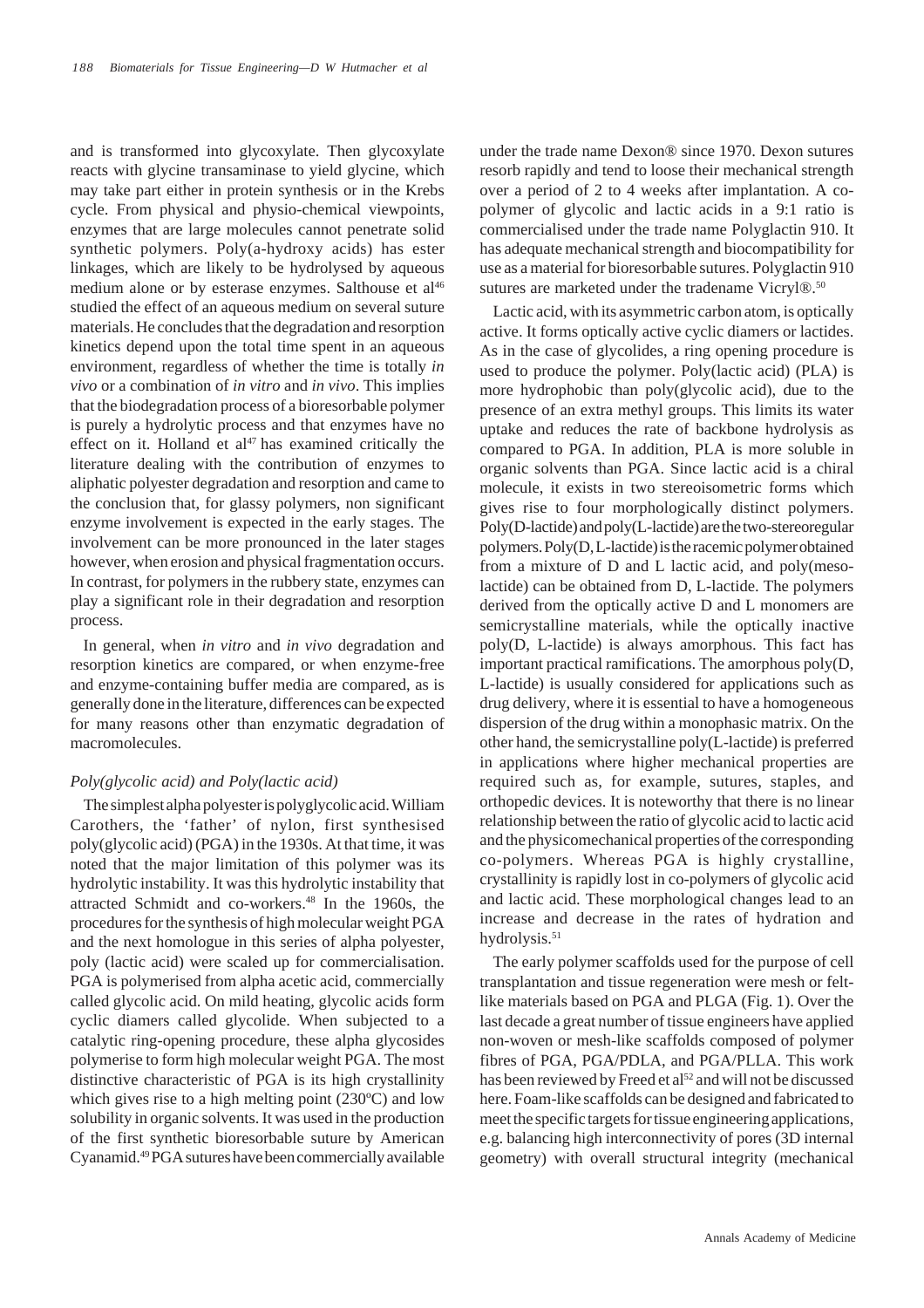

*Fig. 1. ILM image of Vicryl mesh/fibroblast construct* in vitro *cultured 2 weeks. Dermal fibroblasts proliferated along the interconnections of the non-woven.*



*Fig. 2b. ILM image of PCL scaffold/osteoblasts construct* in vitro *cultured 4 weeks. Osteoblasts proliferated, migrated, linked with their filaments and secreted dense nodules (arrows) within extra-cellular matrix in the scaffold (x 100).*

characteristics). Therefore, several foam fabrication methods have been applied to provide PGA. PLA and PLGA based scaffolds with good mechanical properties to generate mainly hard tissues. Several reviews have discussed this approach.4,53-55

#### *Poly(caprolactone)*

Poly(caprolactone) was one of the earliest polymers synthesised by the Carothers group in the early 1930s.<sup>56</sup> It became available commercially following efforts to identify synthetic polymers that could be degraded by microorganisms. Poly(caprolactone) can be prepared by either ring-opening polymerisation of caprolactone using a variety of anionic, cationic and coordination catalysts or via free radical ring-opening polymerisation of 2-methylene-1-3-dioxepane. Poly(caprolactone) is a semicrystalline polymer. Its crystallinity tends to decrease with increasing molecular weight. The high solubility of poly(caprolactone), its low melting point (59 to 64ºC) and exceptional ability to form blends has stimulated research on its application as



*Fig. 2a. Phase-contrast light microscopy image of PCL scaffold with a lay-down pattern of 0/60/120º (x 25).*



*Fig. 2c. SEM image of the scaffold/osteoblasts construct* in vitro *cultured 8 weeks. The scaffold was filled with extra-cellular matrix richly produced and secreted by osteoblasts (x 25).*

a biomaterial. Poly(caprolactone) have slow degradation and resorption kinetics and can therefore be used in drug delivery devices that remain active for over one year. The Capronorä system, a one-year implantable contraceptive device, has become commercially available in Europe and the US. The toxicology of poly(caprolactone) has been extensively studied as part of the evaluation and clinical approval of Capronorä. Based on the literature, poly(caprolactone) is currently regarded as a non-toxic and hard and soft tissue compatible material.<sup>57,58</sup>

Several groups<sup>59-61</sup> could show the good biocompatibility of two-dimensional PCL specimens in human osteoblastlike cell cultures. Marra et al<sup>59</sup> concluded from their 2-D cell studies that PCL is superior to PLGA for bone cell growth. Cell migration requires a biomolecular healthy and dynamic interaction between the cell, the scaffold surface and its cytoskeleton. Human osteoblast-like cell culture data evidence the good biocompatibility of PCL for hard tissue formation. Figure 2a shows a novel PCL scaffold designed and fabricated by fused deposition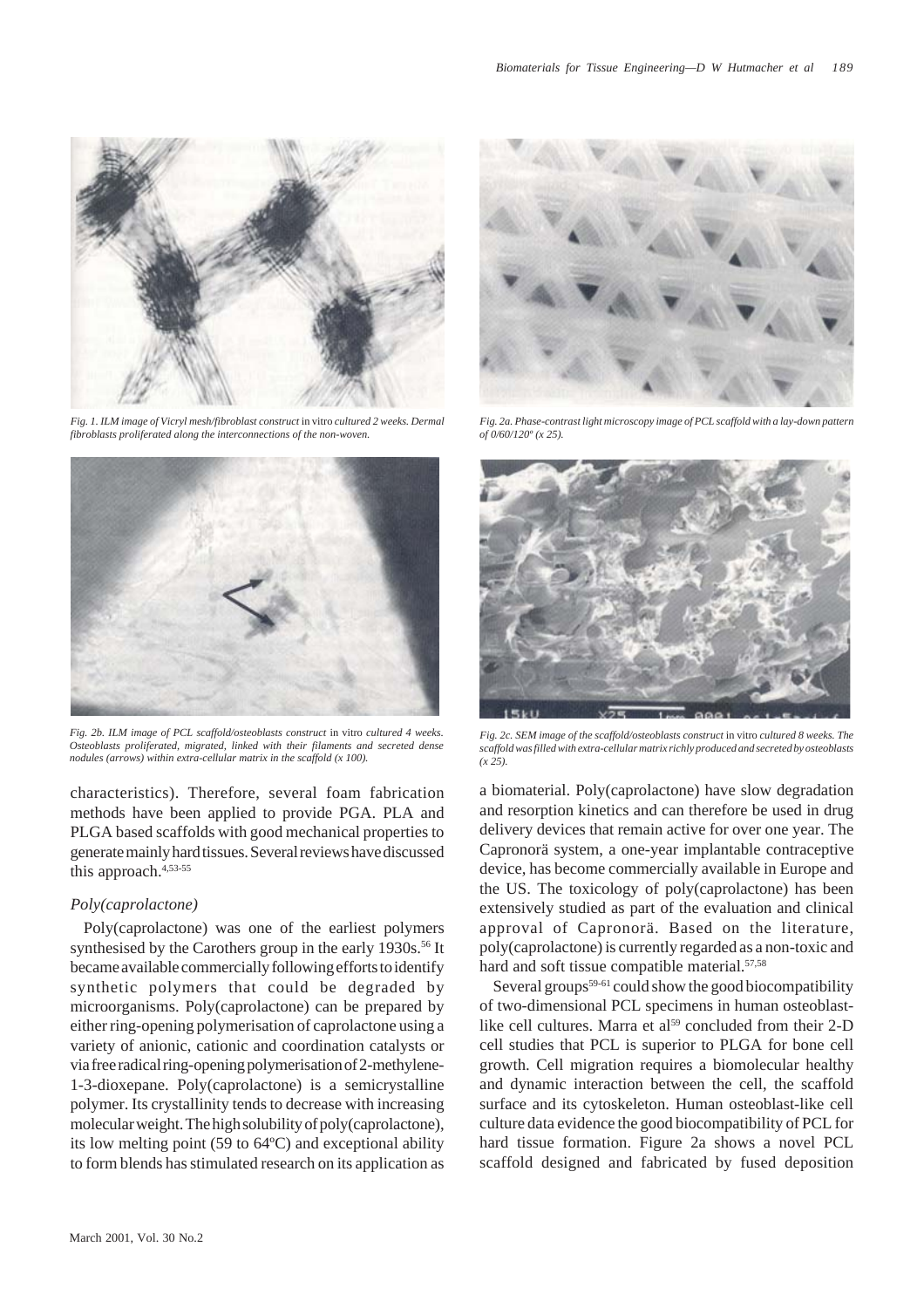modelling (FDM). An inverted light microscopy image and scanning electron microscopy picture of bone marrow stromal cells (BMSCs) cultured within a 3-D polycaprolactone matrix in a medium which directs the progenitor cells into the osteoblastic lineage matrix are shown in Figures 2b and 2c. The bone specific formation and mineralisation of the extracellular matrix (ECM) could be seen throughout the entire scaffold architecture.

### *Poly(dioxanone)*

Poly(dioxanone) (PDS) is a homopolymer of pdioxanone, prepared by polymerisation in the presence of an Et<sub>2</sub>Zn catalyst. PDS is a monofilament suture material, which elicits a low tissue reaction it can be regarded as a modified PGA. It retains a resorbable character due to the presence of the ester bond, and its flexibility is improved due to the change of one ester linkage to an ether linkage. It retains 60% strength after 4 weeks and the total strength loss is after 8 weeks. The time of complete resorption is approximately 4 to 6 months. Other medical device applications of PDS are fixation pins, staples, braided mesh, and as foil to reconstruct the orbita wall.<sup>51</sup> A PDS fleece was applied as a synthetic ECM in tissue engineering articular and flexible cartilage.62-64

### **Conclusion**

Appropriate selection of a suitable biodegradable material is an essential component in the field of Tissue Engineering. Although there are numerous variety of biomaterials to choose from, it appears that the biomaterials of choice remain to be those approved by the US Food and Drug Administration (FD). This is because approval of new biomaterials for medical use is usually a lengthy and costly process. Nevertheless, with the advancement of Tissue Engineering, novel biodegradable materials will have to be developed.

#### REFERENCES

- 1. Langer R, Vacanti J P. Tissue Engineering. Science 1993; 260:920-6.
- 2. Patrick Jr C W, Mikos A G, McIntire L V. Prospectus of tissue engineering. In: Patrick C W, Mikos A G, McIntire L V. Frontiers in Tissue Engineering. New York, USA: Elsevier Science Inc.,  $1998:3-14$ .
- 3. Chaignaud B E, Langer R, Vacanti J P. The history of tissue engineering using synthetic biodegradable polymer scaffolds and cells. In: Atala A, Mooney D J, editors. Synthetic Biodegradable Polymer Scaffolds. Boston, USA: Birkhauser, 1997:1-14.
- 4. Hutmacher D W. Polymeric scaffolds in tissue engineering bone and cartilage. Biomaterials 2000; 21:2529-43.
- 5. Huc A. Collagen biomaterials' characteristics and applications. J Am Leather Chem Assoc 1985; 80:195-212.
- 6. Burgeson R, Morris N P. The collagen family of proteins. In: Uitto J,

Perejda A J, editors. Connective tissue Disease. New York: Marcell Dekker Inc, 1987:23-7.

- 7. Miyata T, Taira T, Noishiti Y. Collagen engineering for biomaterial use. Clin Mater 1992; 9:139-48.
- 8. Salthouse T M. Cellular enzyme activity at the polymer-tissue interface: A review. J Biomed Mater Res 1986; 10:197.
- 9. Frommelt H. Polymers for medical applications. Makroml Chem Macromol Symp 1987; 12:281-301.
- 10. Bell E, Ehrlich H P, Buttle D J, Nakatsuji T. Living tissue formed *in vitro* and accepted as skin equivalent tissue of full-thickness. Science 1981; 211:1052.
- 11. Geesin J C, Brown L J, Liu Z, Berg R A. Development of a skin model based on insoluble fibrillar collagen. J Biomed Mater Res 1996; 33:1.
- 12. Nimni M E, Bernick S, Cheung D T, Ertl D C, Nishimoto S K, Paule W J, et al. Biochemical differences between dystrophic calcification of cross-linked collagen implants and mineralization during bone induction. Calcif Tissue Int 1988; 42:313-20.
- 13. Schuman L, Buma P, Versleyen D, de Man B, van der Kraan P M, van der Berg WB, et al. Chondrocyte behaviour within different types of collagen gel *in vitro*. Biomaterials 1995; 16:809-14.
- 14. Wakitani S, Goto T, Young R G, Mansour J M, Goldberg V M, Caplan A I. Repair of large full-thickness articular cartilage defects with allograft articular chondrocytes embedded in a collagen gel. Tissue Engineering 1998; 4:429-44.
- 15. Frenkel S R, Toolan B, Menche D, Pitman M I, Pachence J M. Chondrocyte transplantation using a collagen bilayer matrix for cartilage repair. J Bone Joint Surg Br 1997; 79:831-6.
- 16. van Susante J L, Buma P, van Osch G J, Versleyen D, van der Kraan P M, van der Berg W B, et al. Culture of chondrocytes in alginate and collagen carrier gels. Acta Orthop Scand 1995; 66:549-56.
- 17. Benya P D, Shaffer J D. Dedifferentiated chondrocytes re-express the differentiated collagen phenotype when cultured in agarose gels. Cell 1982; 30:215-24.
- 18. Campoccia D, Doherty P, Radice M, Brun P, Abatangelo G, Williams D F. Semisynthetic resorbable materials from hyaluronan esterification. Biomaterials 1998; 19:2101.
- 19. Skaugrud O, Hagen A, Borgersen B, Dornish M. Biomedical and pharmaceutical applications of alginate and chitosan. Biotechnol Genet Eng Rev 1999; 16:23-40.
- 20. Robitaille R, Leblond F A, Henley N, Prud'homme G J, Drobetsky E, Hall J P. Alginate-poly-L-lysine microcapsule biocompatibility: a novel RT-PCR method for cytokine gene expression analysis in pericapsular infiltrates. J Biomed Mater Res 1999; 45:223-30.
- 21. Oerther S, Payan E, Lapicque F, Presle N, Hubert P, Muller S, et al. Hyaluronate-alginate combination for the preparation of new biomaterials: investigation of the behaviour in aqueous solutions. Biochim Biophys Acta 1999; 1426:185-94.
- 22. Suzuki Y, Nishimura Y, Tanihara M, Suzuki K, Nakamura T, Shimizu Y, et al. Evaluation of a novel alginate gel dressing: cytotoxicity to fibroblasts *in vitro* and foreign-body reaction in pig skin *in vivo*. J Biomed Mater Res 1998; 39:317-22.
- 23. De Vos P, De Haan B J, Wolters G H, Strubbe J H, van Schilfgaarde R. Improved biocompatibility but limited graft survival after purification of alginate for microencapsulation of pancreatic islets. Diabetologia 1997; 40:262-70.
- 24. Minuth W W, Sittinger M, Kloth S. Tissue engineering: generation of differentiated artificial tissues for biomedical applications. Cell Tissue Res 1998; 291:1-11.
- 25. Sittinger M, Perka C, Schultz O, Haupl T, Burmester G R. Joint cartilage regeneration by tissue engineering. Z Rheumatol 1999; 58:130-5.